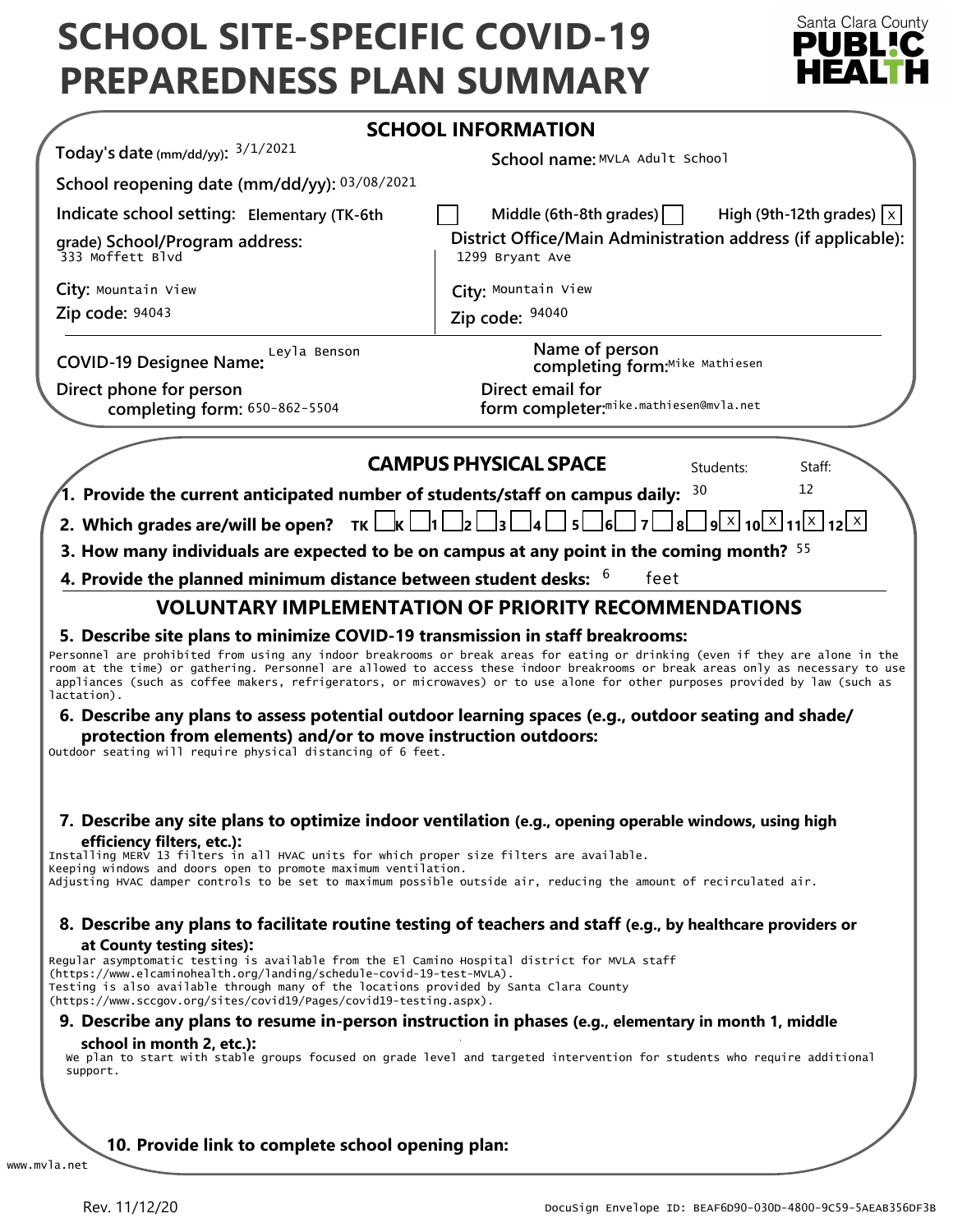# **Visitor Information School Preparedness Plan to Meet County Guidance for COVID-19**

# Santa Clara County PUBLIC

#### **(POST ON WEBSITE AND AT ALL SCHOOL ENTRANCES)**

# **VISITORS/VOLUNTEERS**

**The school allows only necessary visitors and volunteers on the campus and will limit the number of students and staff who come into contact with them.**

## **FACE COVERINGS - We will support students and staff wearing masks by:**

We provide clean, undamaged face coverings and ensure they are properly worn by employees over the nose and mouth when indoors, and when outdoors and less than six feet away from another person, including non-employees, and where required by orders from the California Department of Public Health (CDPH) or local health department. Face coverings will be provided by the district and are available in the respective office of each campus.

## **PHYSICAL DISTANCING - We will support physical distancing by:**

Where possible, we ensure at least six feet of physical distancing at all times in our workplace by: Eliminating the need for workers to be in the workplace – e.g., telework or other remote work arrangements. Reducing the number of persons in an area at one time, including visitors. Visual cues such as signs and floor markings to indicate where employees and others should be located or their direction and path of travel. Staggered arrival, departure, work, and break times. Adjusted work processes or procedures to allow greater distance between employees.

# **CLEANING & MAINTENANCE**

#### **We will support cleaning and maintenance of our campus by:**

We implement the following cleaning and disinfection measures for frequently touched surfaces: Follow CDC guidelines for frequency of cleaning and disinfection and appropriate materials to be used. District custodial staff have been provided the appropriate guidance and reference materials. Facilities and custodial leads will order additional supplies in a timely manner to ensure a constant inventory of cleaning and disinfecting supplies.

## **HYGIENE - We will support routine and frequent handwashing by:**

In order to implement effective hand sanitizing procedures, we: Provide employees with an effective hand sanitizer. Hand sanitizer dispensers have been installed in all classrooms and common work spaces (i.e. library, tutorial center, administration office). Individual bottles of hand sanitizer will also be made available.

Soap dispensers in restrooms will be checked regularly and refilled as needed. Encourage employees to wash their hands for at least 20 seconds each time.

# **ROUTINE TESTING - We will encourage and support staff testing by:**

Regular asymptomatic testing is available from the El Camino Hospital district for MVLA staff (https://www.elcaminohealth.org/landing/schedule-covid-19-test-MVLA). Testing is also available through many of the locations provided by Santa Clara County (https://www.sccgov.org/sites/covid19/Pages/covid19-testing.aspx).

• **Families are required to report known cases of COVID-19 in their household to the school immediately. The school will report all known COVID-19 cases to Santa Clara Public Health.**

11/12/20 • **For more details, see our complete school opening plan here:**

Rev.

www.mvla.net